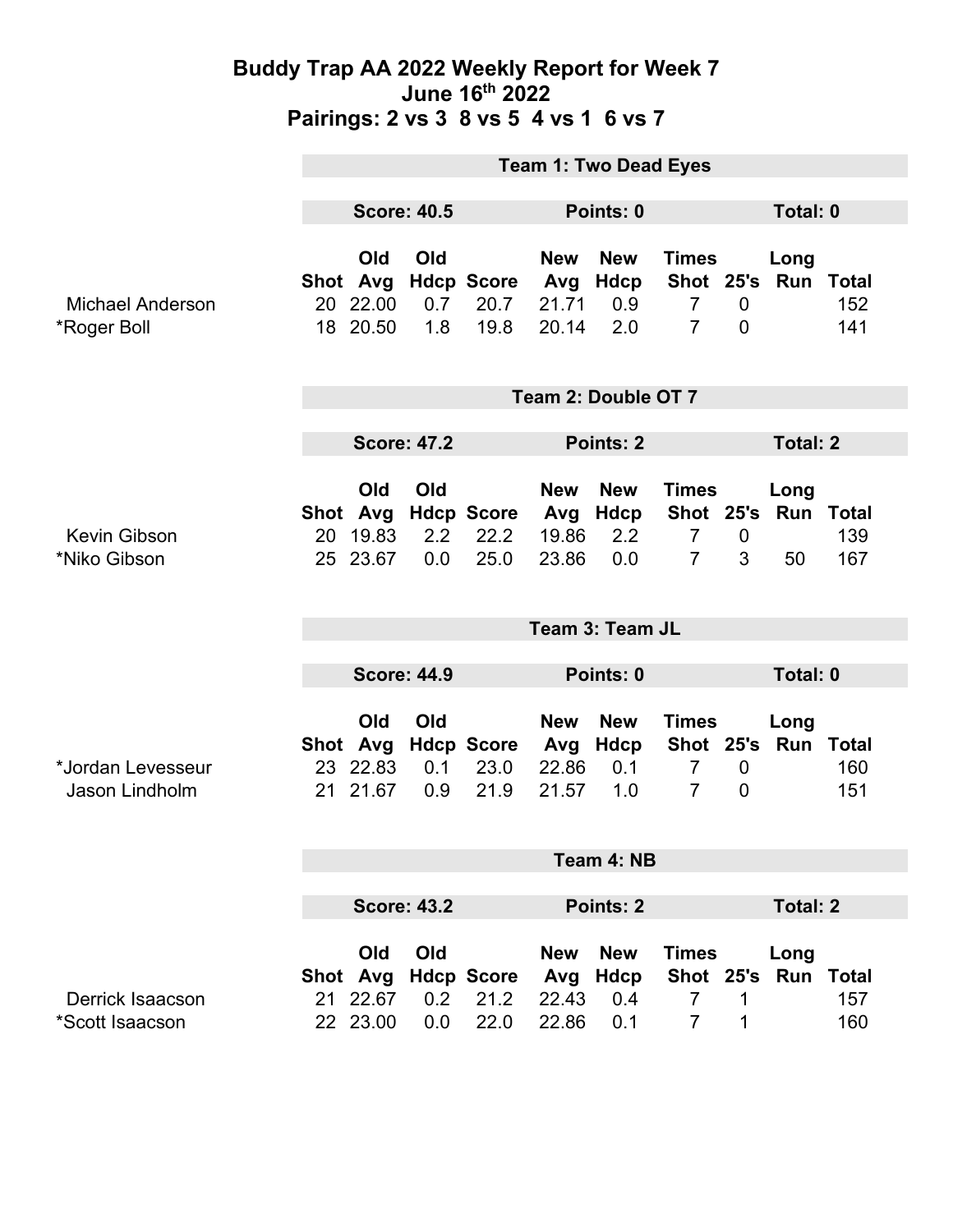|                                    | <b>Team 5: D-Squared</b>  |                                         |                   |                                   |                                     |                                  |                                                  |                                  |                             |            |  |
|------------------------------------|---------------------------|-----------------------------------------|-------------------|-----------------------------------|-------------------------------------|----------------------------------|--------------------------------------------------|----------------------------------|-----------------------------|------------|--|
|                                    | <b>Score: 42.4</b>        |                                         |                   | Points: 0                         |                                     |                                  |                                                  | Total: 0                         |                             |            |  |
| Dan Lahlum<br>*Daniel Lahlum       |                           | Old<br>Shot Avg<br>22 21.67<br>19 22.33 | Old<br>0.9<br>0.5 | <b>Hdcp Score</b><br>22.9<br>19.5 | <b>New</b><br>Avg<br>21.71<br>21.86 | <b>New</b><br>Hdcp<br>0.9<br>0.8 | <b>Times</b><br>$\overline{7}$<br>$\overline{7}$ | $\mathbf 0$<br>1                 | Long<br>Shot 25's Run Total | 152<br>153 |  |
|                                    | <b>Team 6: Felten</b>     |                                         |                   |                                   |                                     |                                  |                                                  |                                  |                             |            |  |
|                                    | <b>Score: 45.8</b>        |                                         |                   |                                   | Points: 2                           |                                  |                                                  | <b>Total: 2</b>                  |                             |            |  |
| *Chris Chris<br><b>Susan Susan</b> | 19                        | Old<br>Shot Avg<br>24 23.75<br>19.00    | Old<br>0.0<br>2.8 | <b>Hdcp Score</b><br>24.0<br>21.8 | <b>New</b><br>Avg<br>23.80<br>19.00 | <b>New</b><br>Hdcp<br>0.0<br>2.8 | <b>Times</b><br>Shot 25's<br>5<br>5              | $\overline{0}$<br>$\overline{0}$ | Long<br><b>Run Total</b>    | 119<br>95  |  |
|                                    | Team 7: J's Breakin Clays |                                         |                   |                                   |                                     |                                  |                                                  |                                  |                             |            |  |
|                                    | <b>Score: 43.9</b>        |                                         |                   |                                   | Points: 0                           |                                  |                                                  |                                  | Total: 0                    |            |  |
| *John Haussner<br>Jordan Haussner  | 18                        | Old<br>Shot Avg<br>23 23.00<br>18.83    | Old<br>0.0<br>2.9 | <b>Hdcp Score</b><br>23.0<br>20.9 | <b>New</b><br>Avg<br>23.00<br>18.71 | <b>New</b><br>Hdcp<br>0.0<br>3.0 | <b>Times</b><br>$\overline{7}$<br>$\overline{7}$ | 1<br>$\boldsymbol{0}$            | Long<br>Shot 25's Run Total | 161<br>131 |  |
|                                    | Team 8: League average    |                                         |                   |                                   |                                     |                                  |                                                  |                                  |                             |            |  |
|                                    |                           |                                         |                   |                                   |                                     |                                  |                                                  |                                  |                             |            |  |
|                                    | <b>Score: 44.0</b>        |                                         |                   |                                   | <b>Points: 2</b>                    |                                  |                                                  | <b>Total: 2</b>                  |                             |            |  |
|                                    |                           | Old                                     | Old               | Shot Avg Hdcp Score               | <b>New</b>                          | <b>New</b><br>Avg Hdcp           | <b>Times</b><br>$\mathbf 0$                      | $\mathbf 0$                      | Long<br>Shot 25's Run Total | 0          |  |

Super Shooters: Niko Gibson 50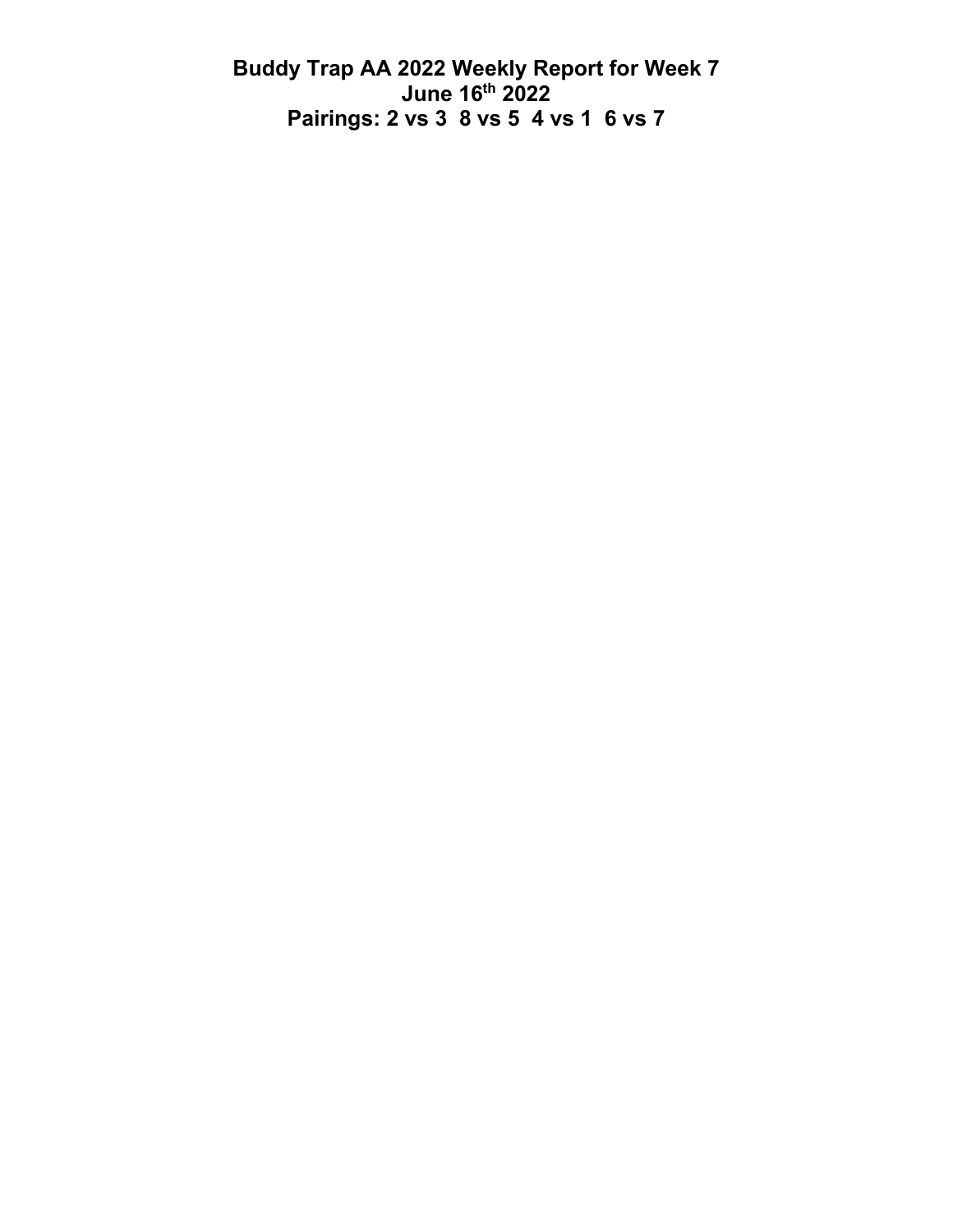# **Buddy Trap AA 2022 Team Standings through week 7**

| Team 8        | League average           | 2.0 |                                |
|---------------|--------------------------|-----|--------------------------------|
| Team 6        | <b>Felten</b>            | 2.0 |                                |
| Team 4        | <b>NB</b>                | 2.0 |                                |
| Team 2        | Double OT 7              | 2.0 |                                |
| Team 7        | <b>J's Breakin Clays</b> | 0.0 |                                |
| Team 5        | <b>D-Squared</b>         | 0.0 |                                |
| <b>Team 3</b> | <b>Team JL</b>           | 0.0 | <b>WINNER OF THE FIRST 3RD</b> |
| Team 1        | <b>Two Dead Eyes</b>     | 0.0 |                                |